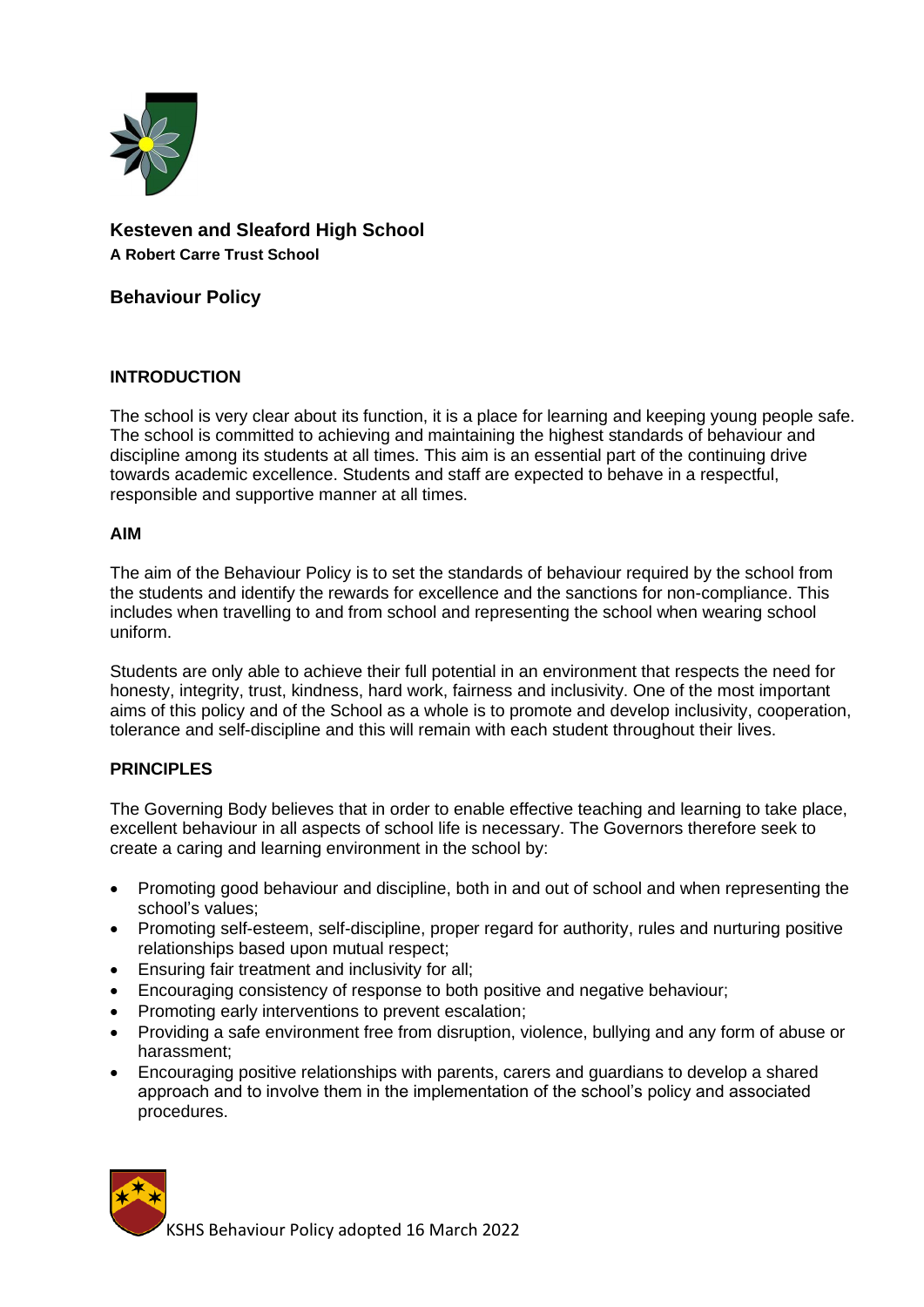# **STUDENT CODE OF CONDUCT**

In pursuit of values that have been outlined above there are basic student expectations to promote good behaviour. The Code of Conduct can be found in the student planner. These basic expectations are reviewed annually and alterations made as necessary. Poor and inappropriate behaviour will be challenged.

## **Students are encouraged to:**

- Show respect, tolerance, consideration and inclusive behaviour to others
- Be polite at all times
- Act in a responsible manner at all times
- Dress smartly and be proud of their uniform, wear it adhering to the school's uniform code, including to and from school.
- Complete all work to the best of their ability
- Show respect for other people's property / school property
- Support each other and staff by showing kindness, consideration and cooperation
- Be punctual to school and to each lesson, be in their tutor room ready to start at 08.45.
- Arrive at school properly equipped and ready for work
- Switch off their mobile phone and have them out of sight

### **Students are expected to avoid:**

- Behaving in a way that will harm or offend others
- Using offensive language or behaviour that could be deemed abusive
- Bringing and using mobile phones or devices to school.

### **In the Classroom Students should:**

- Have the correct books and equipment for lessons
- Enter classrooms punctually and quietly
- Be silent whilst the register is being taken and answer clearly and politely
- Always work to the best of their ability and complete given tasks including homework on time
- Listen carefully do not interrupt or speak when a teacher peer is speaking
- Raise their hand to request assistance or answer a question
- Make sure they have permission before moving from their seat
- Leave the lesson, when told to, in a quiet, orderly manner

# **ROLES AND RESPONSIBILITIES**

### **The Governing Body**

The Governing Body will support the school in maintaining high standards of behaviour as outlined in this policy.

### **The Governing Body, Head of School, and Staff**

The Governing Body, Head of School and Staff will ensure consistent application of the policy and procedures for all, in particular ethnic or national origin, culture, religion, disability or sexuality. They will also ensure that the concerns of students are listened to and addressed appropriately.

# **The Governing Body and discipline beyond the school gate**

The governing body will need to ask the headteacher to consider what the school's response should be to any bad behaviour when the child is:

- taking part in any school-organised or school-related activity or
- travelling to or from school or
- wearing school uniform or
- in some other way identifiable as a pupil at the school.

or, misbehaviour at any time, whether or not the conditions above apply, that:

• could have repercussions for the orderly running of the school or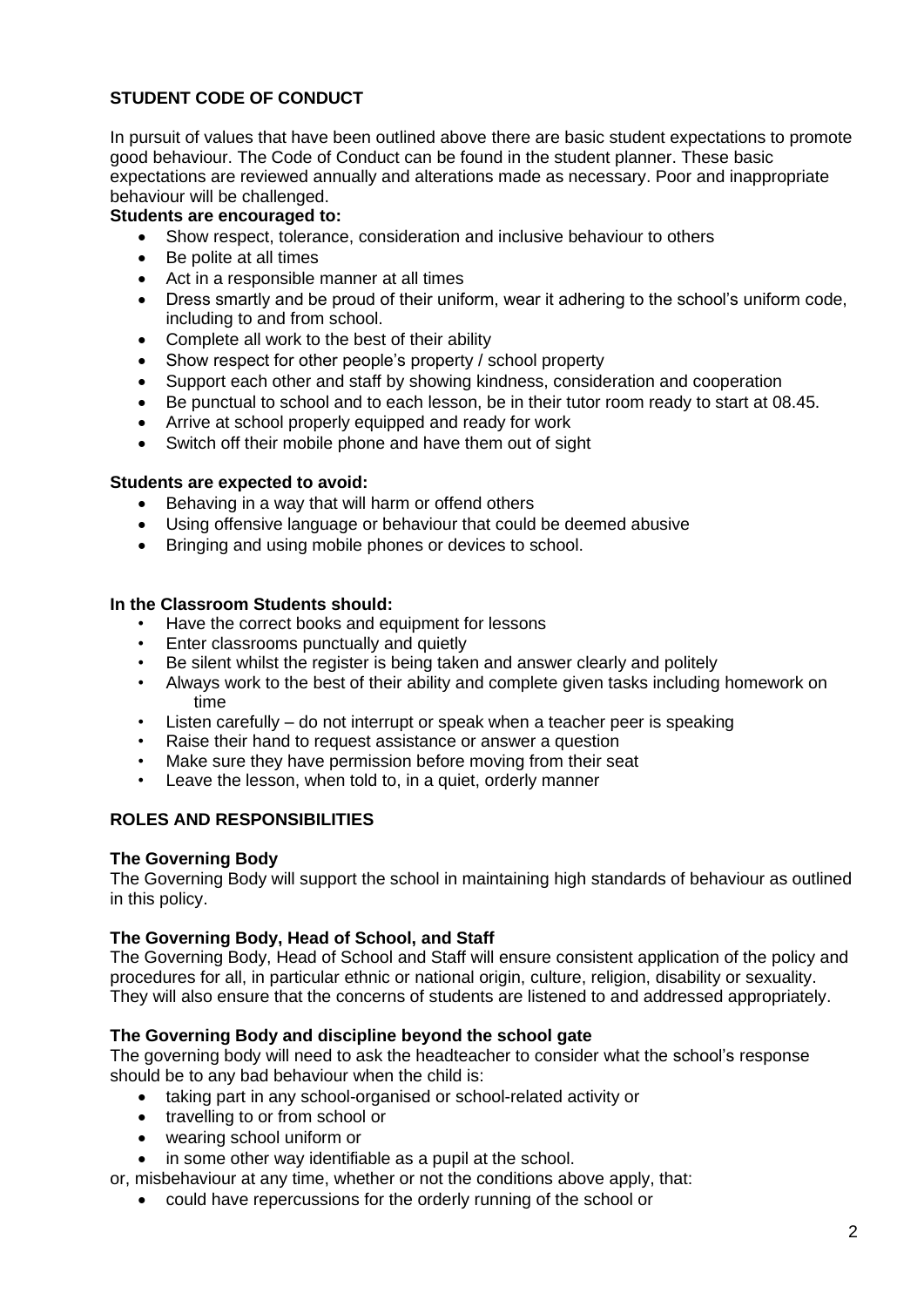- poses a threat to another pupil or member of the public or
- could adversely affect the reputation of the school.

In all of these circumstances the headteacher should also consider whether it is appropriate to notify the police or anti-social behaviour coordinator in their local authority of the actions taken against a pupil. If the behaviour is criminal or poses a serious threat to a member of the public, the police should always be informed. In addition, school staff should consider whether the misbehaviour may be linked to the child suffering, or being likely to suffer, significant harm. In this case the school staff should follow its safeguarding policy.

# **Head of School**

The Head of School's role is to determine the detail of the standard of behaviour acceptable to the school. The Head of School has the day-to-day responsibility for maintaining discipline in the school, which will include making the Code of Conduct and provision for enforcing it. The Head of School has to:

- promote self-discipline and proper regard for authority among students;
- encourage good behaviour and respect and promote inclusivity,
- prevent all forms of bullying among students;
- secure exceptional standards of behaviour;
- regulate the conduct of students;
- ensure systems are in place to support staff who may find classroom management problematic;
- only the Headteacher has the authority to decide on fixed term exclusions;
- only the Executive Headteacher has the authority to permanently exclude a student.

# **All Staff**

All staff, both teaching and non-teaching, will be responsible for ensuring that the policy and procedures are followed and consistently and fairly applied. Mutual support, respect and tolerance amongst all staff in the implementation of the policy is essential. Staff have a key role to advise the Head of School on the effectiveness of the school policy and procedures. They also have the responsibility, with the support of the Head of school, for creating a high-quality learning environment and teaching good behaviour.

### **Heads of Year**

Heads of Year will promote, maintain and monitor standards across the Year. They will achieve this by: -

- Ensuring that staff are aware of their responsibilities as form tutors and that there is consistency of approach;
- Supporting staff by monitoring students and applying the various rewards / sanctions appropriately;
- Providing form tutors and the Pastoral teams with updates through regular meetings:
- Praising and rewarding good attendance and effort both individually and collectively;
- Liaise with Subject Leaders ensuring there is a consistency of approach.

### **Subject Teachers**

Subject teachers have a responsibility for maintaining a calm, ordered environment which is conducive to learning and ensures the physical and mental well-being of their students. The following guidelines will assist in classroom management:

- Supervise student entry and departure at the start and end of sessions;
- Lessons should begin promptly. A register must be taken;
- There should usually be a clear statement of learning objectives (verbal or written) at the start of the lesson. Lessons should be paced appropriately to ensure on task behaviour;
- Seating arrangements should assist with the management of students. The teacher is in charge of seating not the students;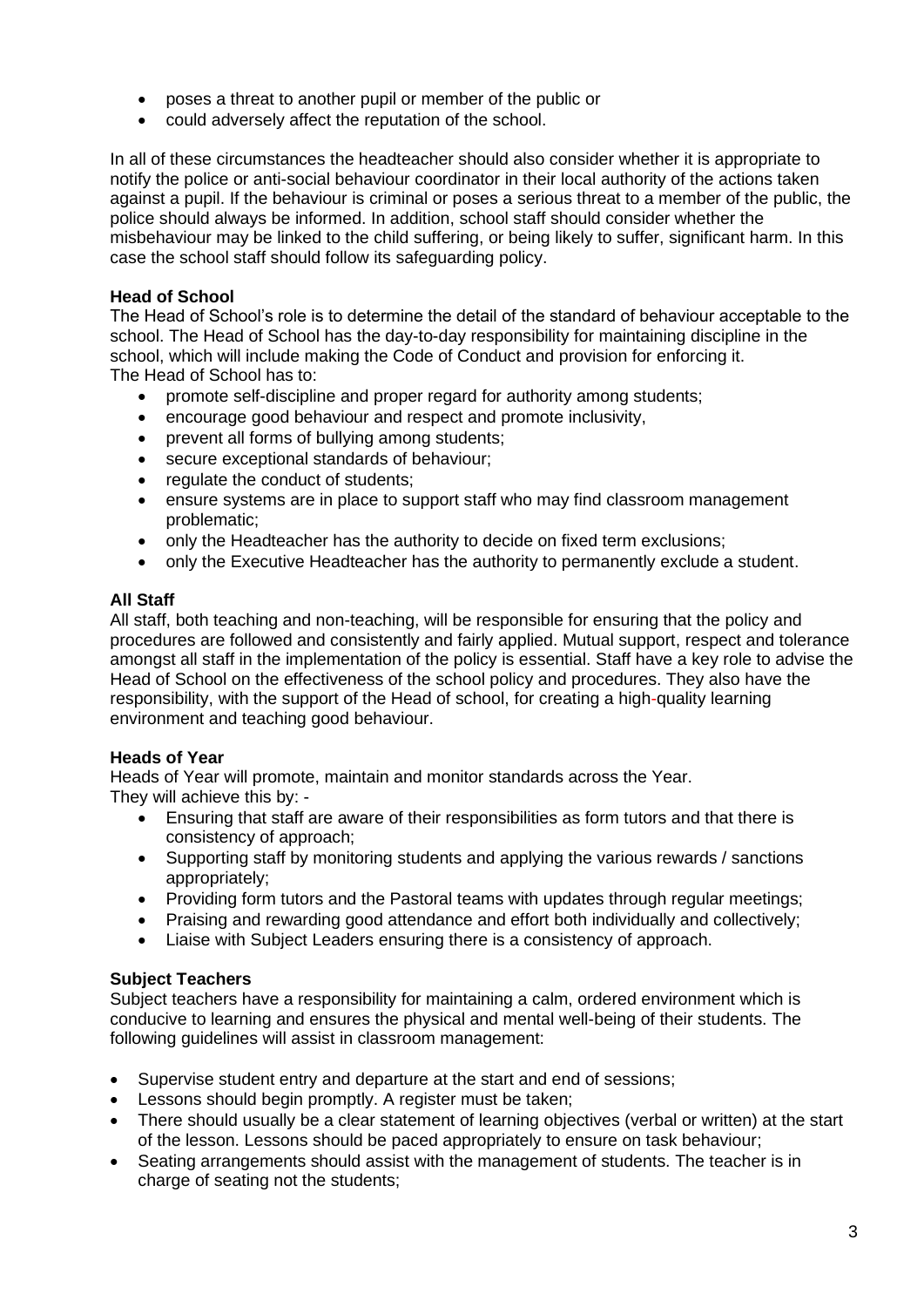- All lessons should be carefully planned taking into account class ability, making provision for students with Special Educational Needs. There must be challenge and support for all levels of ability;
- Teaching styles should be appropriate to the aims and objectives of the lesson. In most lessons there should be a variety of tasks;
- Sufficient time should be set aside in lessons for setting homework which should be written in planners;
- Lessons should have effective endings which reinforce the learning objectives;
- Students should not pack away until told to so, the bell is a reminder to staff not students. Students should stand behind their desk/table at the end of a lesson and wait to be dismissed. They should be dismissed in a controlled and orderly manner.

### **Parents and Guardians**

Parents, carers and guardians will take responsibility for the behaviour of their child both inside and outside school. They will be encouraged to work in partnership with the school to assist in maintaining high standards of behaviour and will have the opportunity to raise any issues arising from this policy.

### **REWARDS**

Praising and rewarding students will raise their self-esteem, help them to learn to accept praise with good grace, enable them to appreciate their strengths, recognise the success of others and help them to become positive members of society. Praising students is something teachers do all the time in lessons. Verbally acknowledging student efforts, achievements, attitude and behaviour is an integral part of school life.

The achievements and contributions of students, both as individuals and groups, should be recognised and commended. This should be developed in various ways. In particular:

### **Praise**

Verbal – verbal praise is used to reward students, either individuals or groups; Written – either in exercise books or on individual pieces of work.

Individual departments also recognise good work and progress using a variety of methods including postcards sent home to parents and stickers.

Letters are also sent home if a student achieves a number of excellent efforts in their tracking grades.

Students are nominated for demonstrating a good growth mindset by teachers or support staff. Names are published in the school newsletter and postcards sent home to parents every two weeks.

### **Merits/ House Points**

- Merits are awarded for good work, community service and sustained good behaviour and count as House points;
- Certificates are awarded for 25, 50 and 75 merits;

### **Celebration of Achievements and Commitment to Learning Assemblies**

These Assemblies will take place at the end of terms 3 and 6.

Students will be awarded:

• Subject prizes (8 nominees per subject in KS3 and in the ratio 1:10 in KS4 and KS5);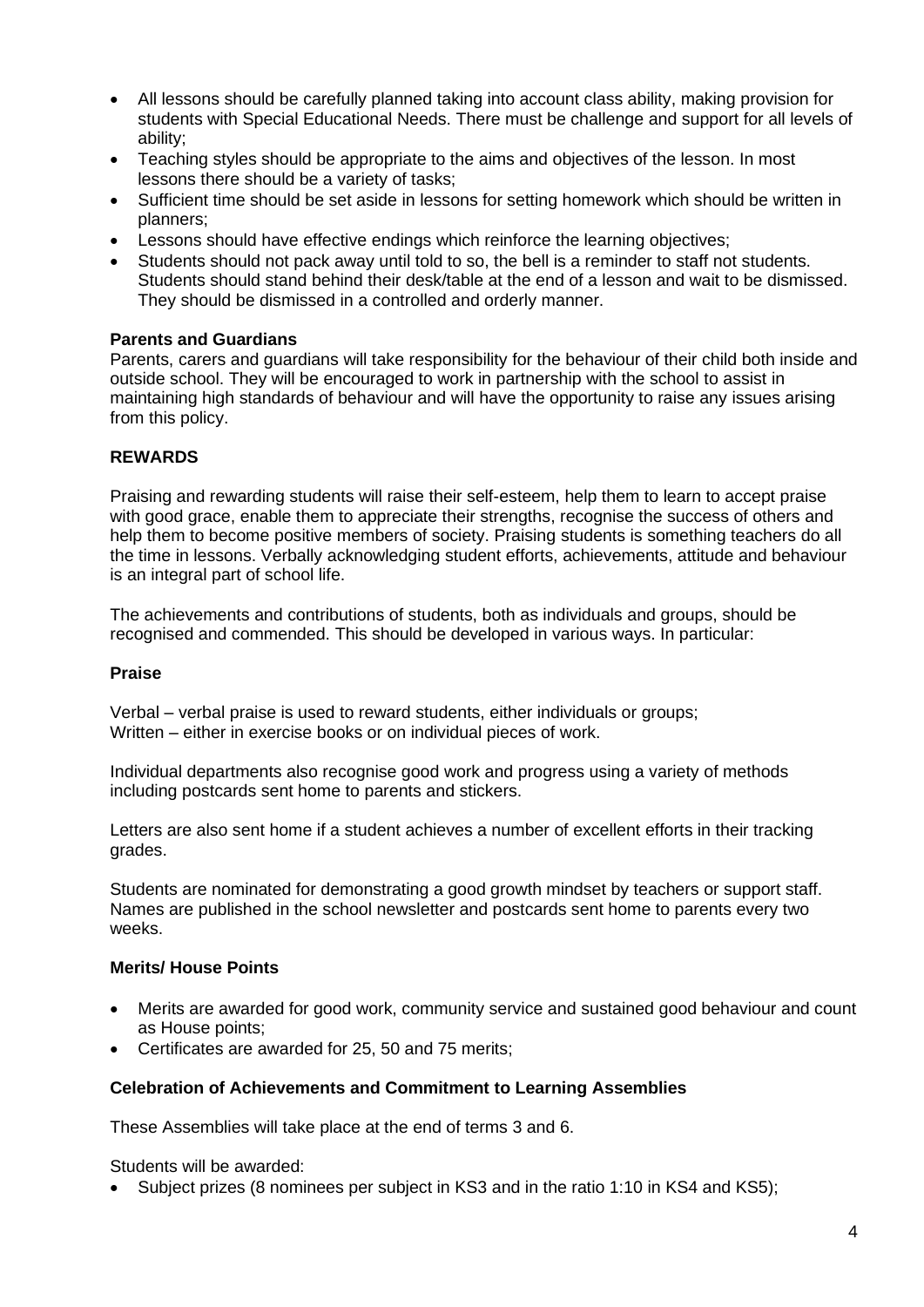- Headteacher's Award for students who have more than four nominations from different subject staff;
- Award for the highest merit achiever (Term 6 only)
- 100% attendance awards (Term 6 only);
- Sporting Colours for representing the school in extracurricular sporting activities.

Junior and Senior Prizegiving ceremonies also celebrate good behaviours.

### **CONSEQUENCES**

Sanctions are necessary to maintain positive behaviour and should be used when necessary; these must be seen to be fair and consistently applied.

#### **Behaviour and Uniform Points**

For failure to complete work on time, uniform infringements, contravention of school rules (chewing gum, make up etc) a behaviour point should be given. These are added electronically on Bromcom student records. If a student receives 5 behaviour points they will be given an after-school detention. If the student receives a second five they will be seen by the appropriate Head of Year who will discuss strategies with them. Behaviour points must be checked weekly by the form tutor with the student. To uphold good standards of uniform students in year 7-11 carry a uniform card (Amber card). If a student wears their uniform incorrectly staff will sign the uniform card. Five Amber card signings result in a lunchtime detention.

#### **Misbehaviour in Lessons**

For misbehaviour or failure to do as requested in a lesson it is the subject teacher's responsibility to sanction students. This could take many forms:

- Be reminded of the school rules;
- Be required to work away from others:
- Be given a behaviour point
- Lunchtime detention;
- Removed from the classroom for a cooling off period within sight of the subject teacher/Head of Subject.

For repeated misdemeanours the subject teacher should involve the curriculum leader (for a subject problem) and/or the Head of Year. Whole class detentions will not be given as this invariably punishes the innocent and can lead to poor student/teacher relationships.

#### **Department Detention**

These should be given if a student fails to improve despite action being taken by the subject teacher.

#### **After School Detention**

These are given for five behaviour points although a student can also be referred by a curriculum leader or Head of Year to the Assistant Headteacher. Parents are notified in writing of a detention giving at least 24hrs notice.

### **Individual Reports**

Students who persistently misbehave or who are causing concern in a number of areas will be placed on a report. These reports will be individually designed to help the student manage their behaviour and learning. Parents will be informed of the reason for an individual report and asked to support the process by reading and signing the report daily.

### **Discipline beyond the school gate**

Disciplining beyond the school gate covers the school's response to all non-criminal bad behaviour and bullying which occurs anywhere off the school premises and which is witnessed by a member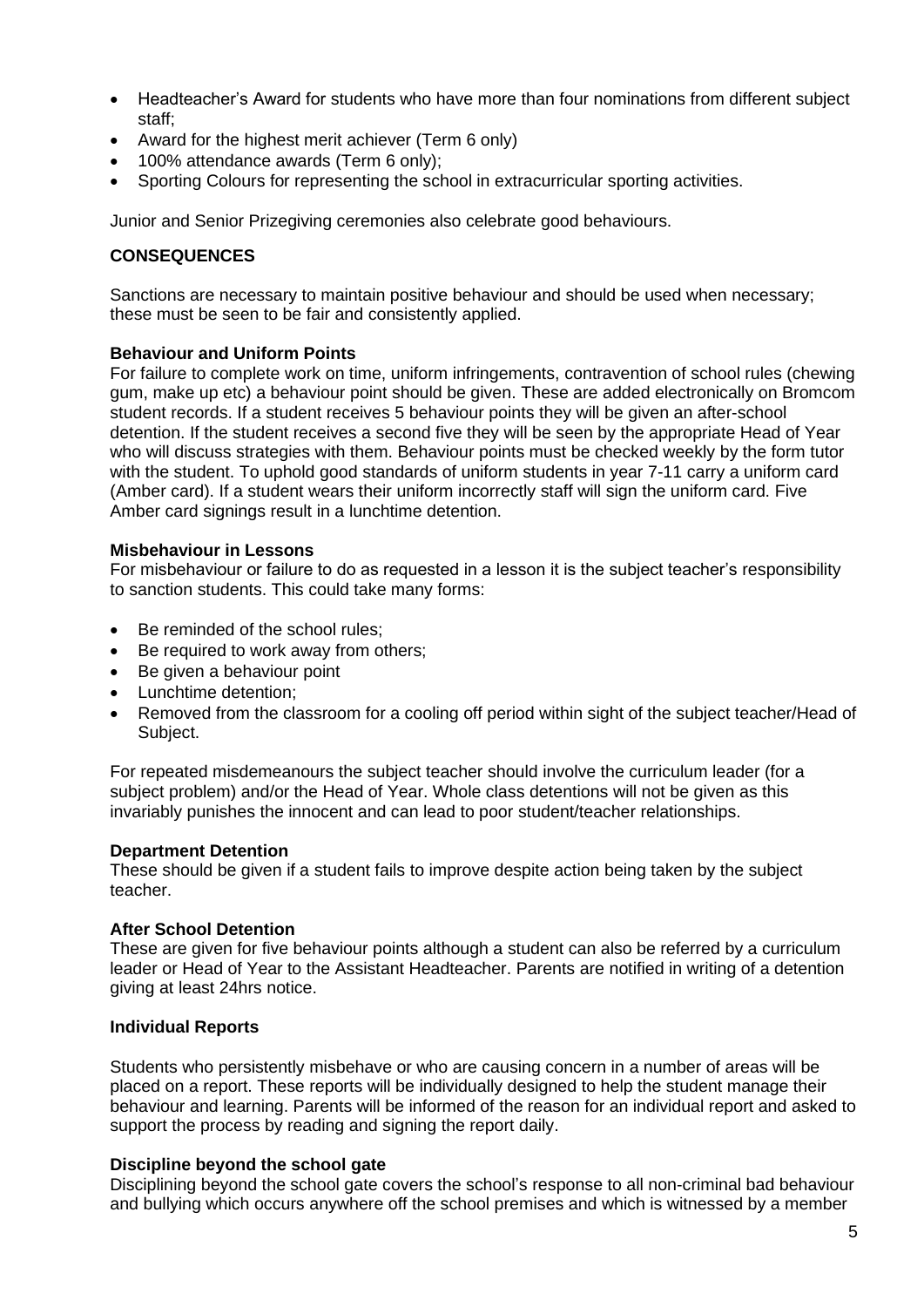of staff or reported to the school. The governing body must be satisfied that the measures proposed by the headteacher are lawful.

### **Incident Reports**

For serious incidents (fighting, racist behaviour etc) an incident report will be completed and passed to the Assistant Headteacher (Pastoral). Racist or discriminatory incidents must be recorded in the relevant log by the Assistant Headteacher (Pastoral). Issues relating to friendships difficulties and / or bullying will be addressed by the Form Tutor, Head of Year and / or Senior staff in the school where deemed appropriate. Please also see the RCT Anti-Bullying policy.

#### **Internal Exclusion**

Students may be withdrawn from lessons for a short period of time, up to one day. This will include isolation at lunch and break times. Parents will be informed and invited to discuss the matter. In some cases, it may be appropriate for students may serve this internal exclusion at Carre's Grammar school.

#### **External Exclusion**

This is only used in cases of serious misconduct. The Head of School will decide the length of the fixed term exclusion and inform the Chair of the Governing Body and the Executive Headteacher. Parents are informed immediately of the school's decision, the nature of the incident and their right of appeal. Parents are requested to make an appointment to speak to the Assistant Headteacher (Pastoral) with their son/daughter on the morning of the return to school to attend a reintegration meeting where clear targets are set and expectations are made clear.

The school works to the principles of the 'Inclusive Lincolnshire' and this can in some cases involve agencies such as the Behavioural Outreach Support Service (BOSS) and students are supported using Pastoral Support Plans (PSP).

#### **Permanent Exclusion**

This is used as a last resort when all other strategies, sanctions and support have failed and the learning of other students, or the safety of staff or students, is compromised'.

### **RESPONSIBILITIES**

#### **Assistant Headteacher (Pastoral)**

The Assistant Headteacher (Pastoral) is responsible for the formulation of the policy and procedures, for monitoring its effectiveness along with other key staff and recommending any necessary changes.

#### **Monitoring**

Student, Staff and Parent perceptions of behaviour will be monitored through:

- Parents evening surveys
- Student voice surveys and focus groups
- Staff, Student and Parent attitude surveys.

The effectiveness of strategies to promote good learning will be monitored through:

- Lesson Visits, Deep Dives and Assemblies
- Quality assurance systems (e.g. work scrutiny, learning walks)
- On a daily basis by Heads of Year, and the Leadership group when they are on duty around the school site